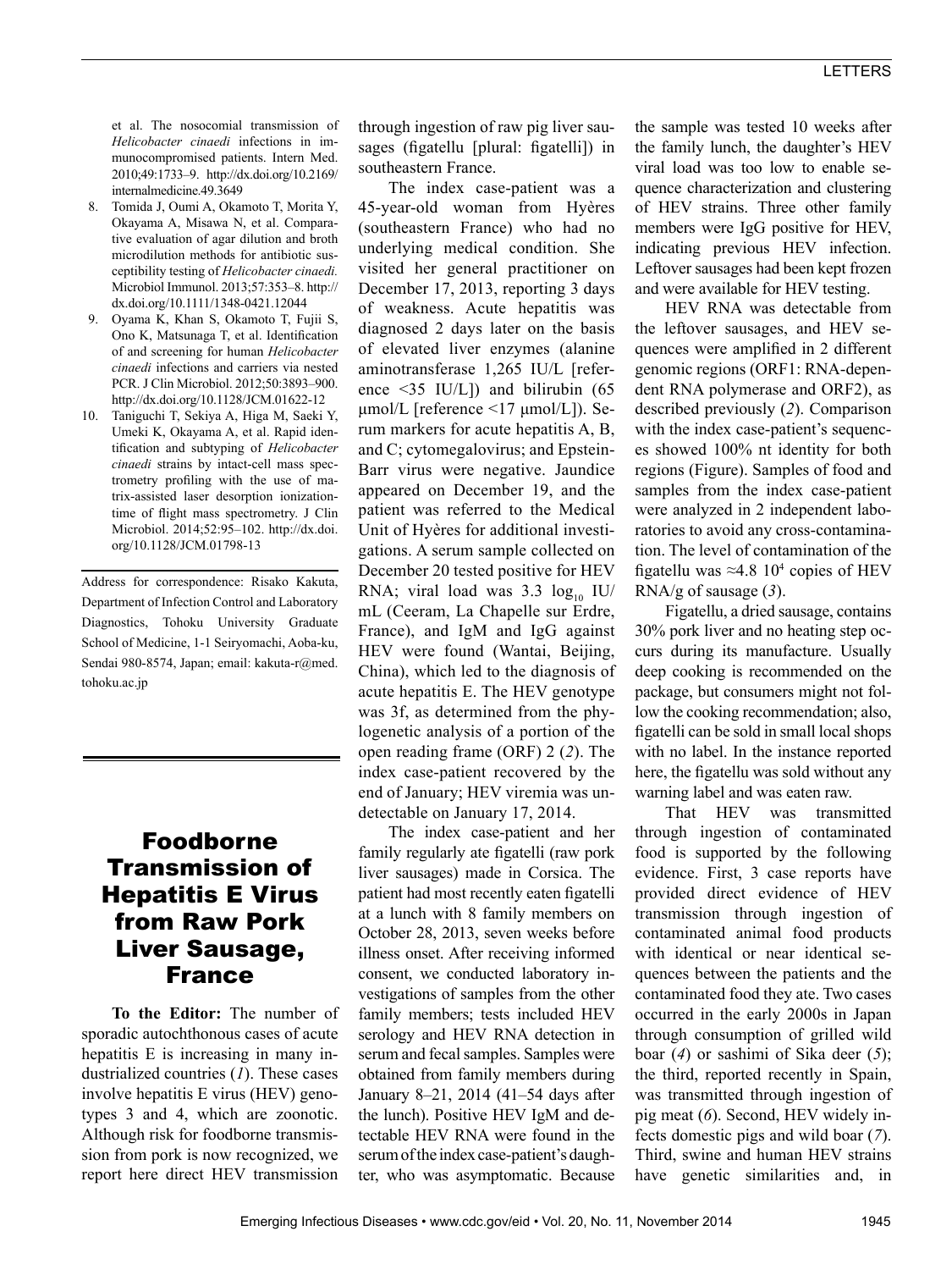### LETTERS



Figure. Phylogenetic analysis of partial open reading frame (ORF) 2 and ORF1 sequences of hepatitis E virus (HEV). Phylogenetic trees were constructed in MEGA6 software (http://www.megasoftware.net) by using the neighbor-joining method from a Kimura 2-parameter distance matrix based on partial nucleotide sequences of ORF2 (A) and ORF1 (B). Bootstrap values obtained from 500 resamplings are shown. Sequences were retrieved from the serum of a 45-year-old woman in France in whom hepatitis E was diagnosed in December 2013 and from frozen leftovers of the figatellu she had eaten in October 2013. Sequences obtained from the figatellu (GenBank accession nos. KJ603858 and KJ603860) were 100% nt identical to sequences obtained from the index case-patient (GenBank accession nos. KJ603859 and KJ603861). Reference sequences are indicated by their GenBank accession numbers. Scale bars indicate nucleotide substitutions per site.

some cases, are indistinguishable (*1*). Fourth, in Marseille, France, a case– control study identified ingestion of figatellu as a risk factor for HEV infection. Genetic similarities were found between sequences isolated from patients with autochthonous hepatitis E and nonrelated figatelli purchased in the same region (*8*). Finally, infectious virus, replicating in a 3-dimensional culture system, was identified in a HEV RNA-positive figatellu (*9*).

In the present study, the homology between sequences recovered from the index case-patient and those recovered from leftovers of figatellu provides additional proof of HEV foodborne transmission in a Western country. In France, information about the risk for HEV transmission through the ingestion of such delicatessen was published by French authorities in 2010 (*10*), but the present case demonstrates that public education and warning, or larger and more explicit labels on the package, must be improved to reduce the risk for HEV exposure.

#### **Acknowledgments**

We thank Elodie Barnaud and Stéphanie Proust for their technical assistance.

This work was supported by the European Union's Seventh Framework Programme (278433-PREDEMICS) for research, technological development and demonstration.

## **Christophe Renou, Anne-Marie Roque-Afonso, and Nicole Pavio**

Author affiliations: Hôpital d'Hyères, Hyères, France (C. Renou); Hôpital Paul Brousse, Virologie, Villejuif, France (A.-M. Roque Afonso); French Agency for Food, Environmental and Occupational Health and Safety, Maisons-Alfort, France (N. Pavio)

DOI: http://dx.doi.org/10.3201/eid2011.140791

#### **References**

- 1. Dalton HR, Bendall R, Ijaz S, Banks M. Hepatitis E: an emerging infection in developed countries. Lancet Infect Dis. 2008;8:698–709. http://dx.doi.org/10.10 16/S1473-3099(08)70255-X
- 2. Haïm-Boukobza S, Ferey MP, Vétillard AL, Jeblaoui A, Pélissier E, Pelletier G,